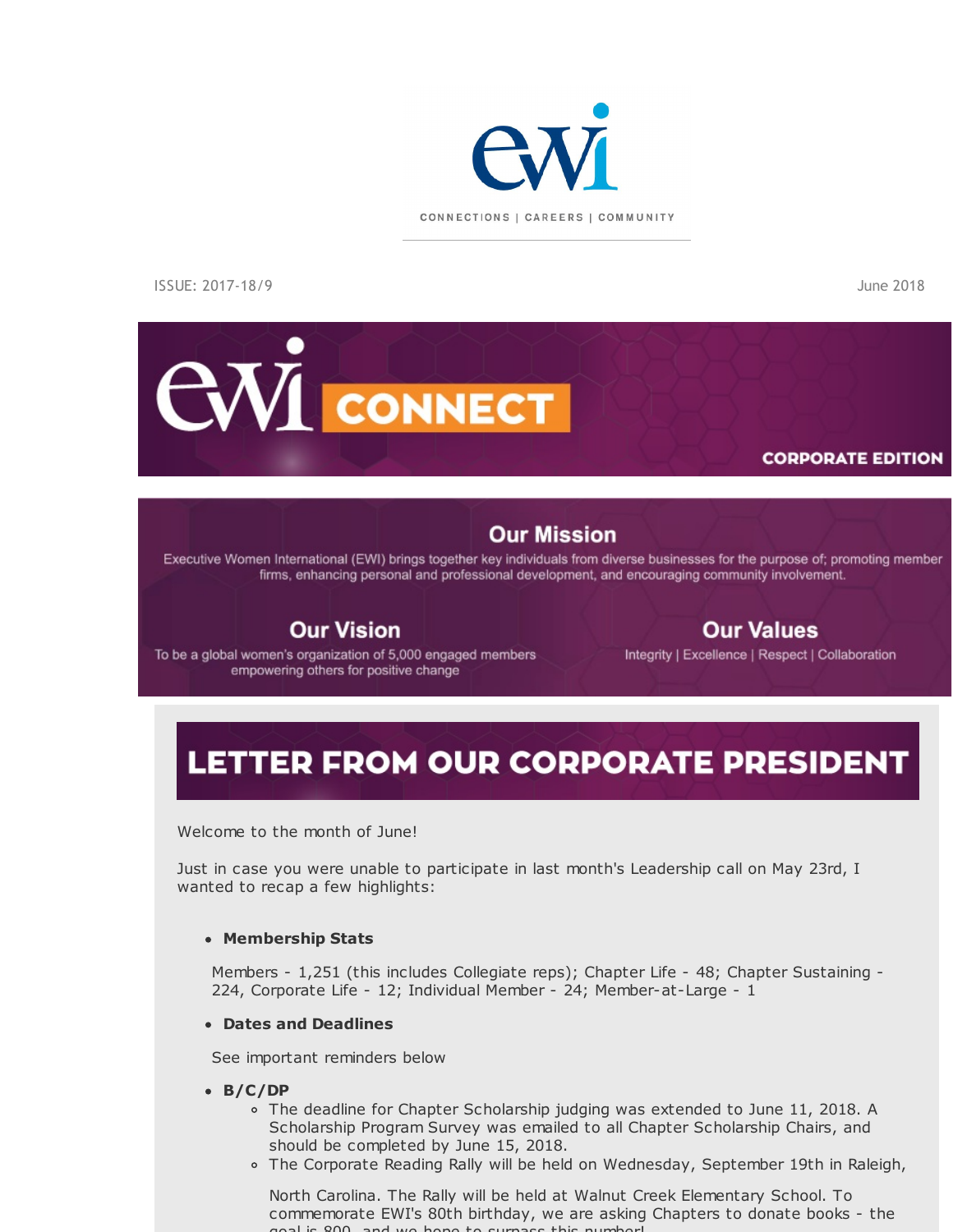goal is 800, and we hope to surpass this number!

#### **Corporate By-Laws**

The Corporate Board will review and discuss all Proposed By-Law Amendments at their June meeting.

#### **Recruitment and Retention**

The Committee has received inquiries regarding starting an EWI Chapter from the following areas: Fort Lauderdale, FL; Orlando, FL; Boston, MA; Brockton, MA, Atlanta, GA; Indianapolis, IN; McAllen, TX; El Paso, TX. Perhaps, you may have business in these areas, or contacts. If so, please forward this information to Corporate Director Nelda Tatum (natatum@uncc.edu).

#### **EWI Investments**

The Committee will be meeting for the quarterly review of the EWI Investment Portfolio soon.

#### **Corporate Nominating Committee**

The deadline for Corporate Board applications was May 31st. BUT, it's not too late to start thinking about Corporate committee participation. Corporate committee chairs will be looking for you, so if you have questions, or are interested please contact Corporate Office Manager Cortney Ihde (cortney@ewiconnect.com).

I had the pleasure of attending the 2018 Columbus Chapter's Awards Gala at the Event Center at Hollywood Casino on June 12th. The keynote speaker was Roger Rawlins, CEO of DSW Shoe Warehouse. He discussed the "Future of Retail", and how DSW wants to become more involved in philanthropic activities. It was a very enjoyable evening as President Cheryl Holmes, President-Elect Diana Caterer, and Joan Orndoff presented awards. Please see the Chapter photo below.

The Corporate Board will be meeting in Raleigh, North Carolina at the CrabTree Marriott (the host hotel for LCAM 2018), on June 20-22. We have a full agenda ahead to discuss several important issues, and will provide updates during the June 27th Leadership Call.

LCAM 2018 registration is now open! Have you registered yet? And don't forget about the 80s Celebration. Have you been searching for your "scrunchies" and "leg-warmers?" Remember, early-bird registration ends on June 30th, and we don't want you to miss out on the savings, so please consider registering today. Our keynote speaker, Juliann Stitick has a special message just for YOU! Make sure you click on the link below to listen. The Corporate Board, the LCAM 2018 Committee, and the Corporate Office are working hard behind the scenes to ensure we have another successful meeting. There are a lot of LCAM 2018 updates below, so please make sure you read this entire Connect issue.

As members, let's continue to stay involved, stay connected, and make a difference in EWI as we *Flourish*, *Grow*, and *Thrive* together!



**Fondly,**

Cheryl

**Cheryl Hawkins 2017-2018 EWI Corporate President EWI of Washington DC Firm: American Clinical Laboratory Association**

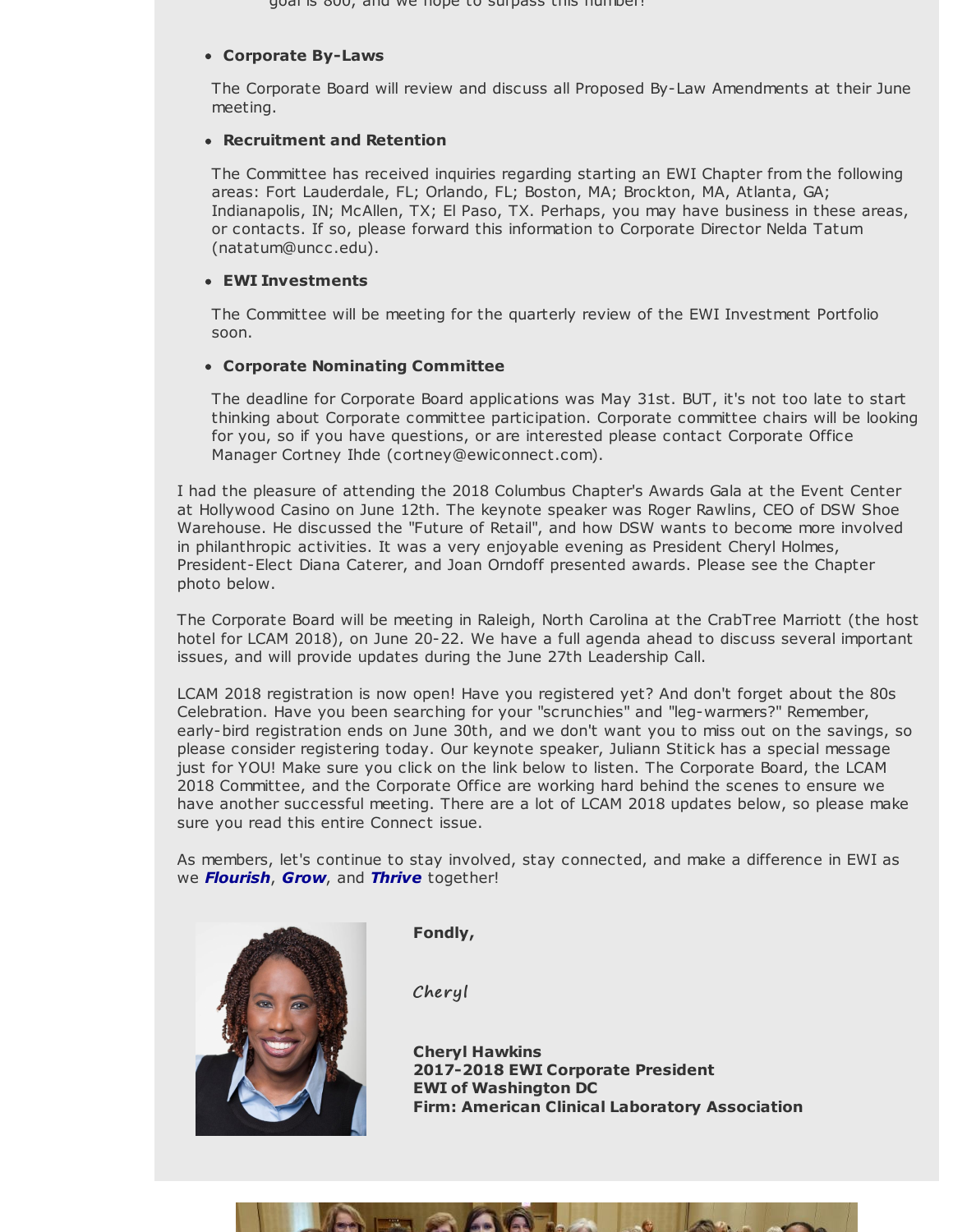

**EWI of Columbus - Anniversary Celebration Event - June 12, 2018**

### **CORPORATE OFFICE UPDATES**

Happy Summer to all EWI Members - Only 3 months until LCAM 2018! Have you registered yet?

- **LCAM Registration - EARLY BIRD PRICING ENDS JUNE 30**. If your chapter would like to reserve early bird pricing rates prior to the deadline for your delegates, please contact the office for assistance.
- **LCAM 2018 Information** All LCAM 2018 Information has been uploaded to the Member Information Center (MIC) under Resources/LCAM 2018 - Raleigh, NC, and can also be found on our website at [www.ewiconnect.com/lcam2018.](http://r20.rs6.net/tn.jsp?f=001I0ba-jcicpZCqE_iT5Q2AUyNnk0ASzURXBny_BH6k4PmgknHoPvJQc0KyHtaWnpo9dKFI7O0Io7og7RzJz2Dp-1Q2M42kuaCddqwu1JhsRLko5wRfF8l6Lv7qMvrIfuC9wpeGFWy2YbkXHGz6Yn0G5gswPxZE6CFtXNc0XoKOExWVuGzMZdzYoiqqLMBpTUV&c=&ch=) Please see opportunities to get involved and promote your member firm below in our LCAM 2018 highlights.
- **2018 Chapter Delegate Registration** An updated 2018 Chapter Delegate Registration Form has been uploaded to the Member Information Center. Please use this year's forms to submit your delegates and delegate fees by August 17, 2018.
- **Membership Applications for New Members** a Reminder that all NEW member applications must be turned in to the office for processing with payment for the first year of dues. We also ask all members to use the new Membership Application located in the MIC.

As we continue planning for our annual meeting and 80th Anniversary, please be aware of upcoming dates and deadlines and keep the lines of communication open. Many of our chapters are doing wonderful things in their communities and we want to hear from you. Share your successes and your wins with us and you may be profiled in an upcoming EWIConnect! Until next month, I wish you all success and growth in your chapters!



#### **With Gratitude -**

**Cortney Ihde** EWI Corporate Office Manager Executive Asst. to the EWI Corporate Board of Directors **Executive Women International** O: 262-269-5625 (you can text this number) E: cortney@ewiconnect.com

# **LCAM 2018 - RALEIGH, NC**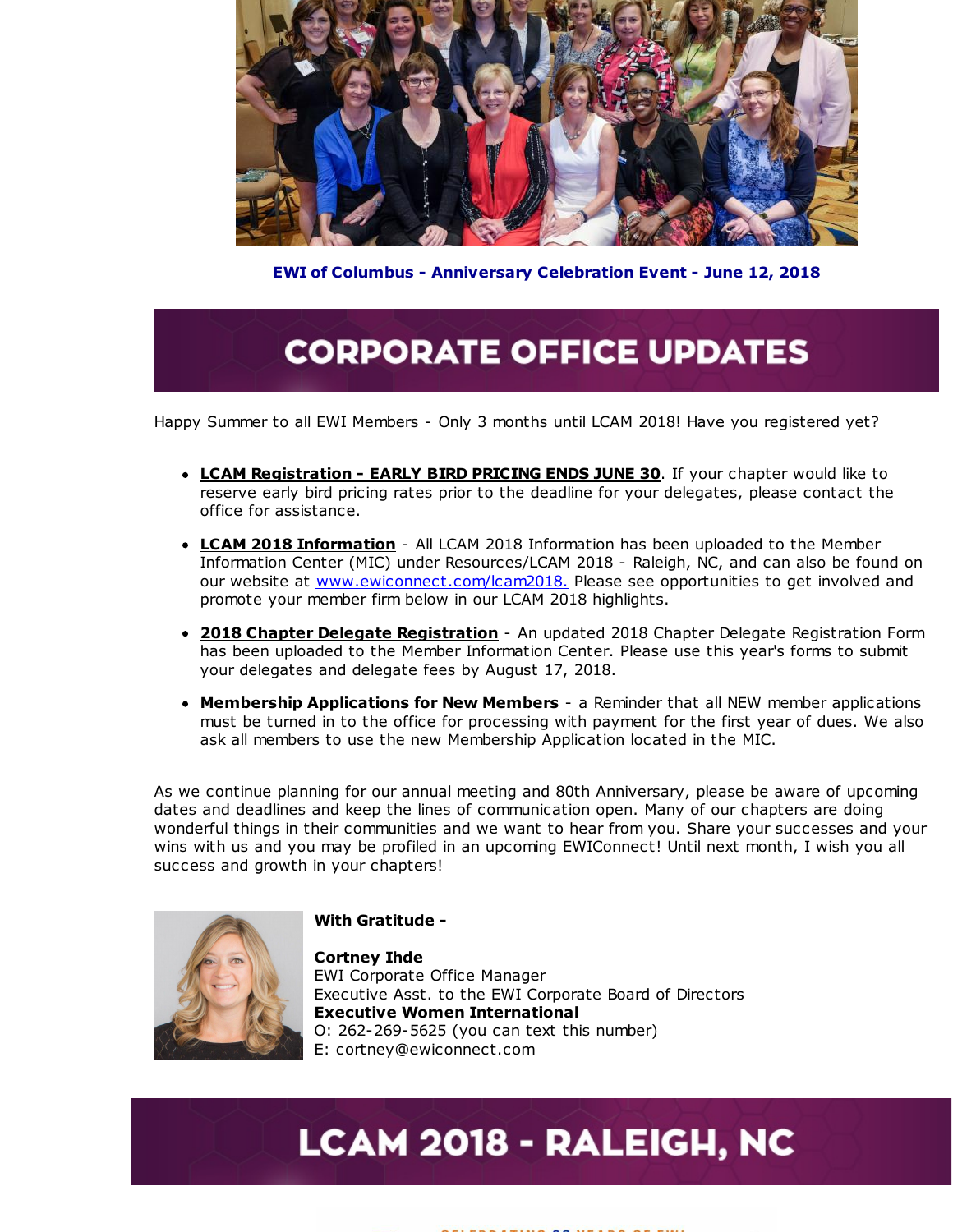



**Our keynote speaker, JuliAnn Stitick [\(www.juliannstitick.com](http://r20.rs6.net/tn.jsp?f=001I0ba-jcicpZCqE_iT5Q2AUyNnk0ASzURXBny_BH6k4PmgknHoPvJQV1bKZrWdY1KuZQF1mlBy8JaJMLCZmMqFprhkTWZmfV4Fp5Wt-ekM2UdZb5yPPot9bralF6A895H1ppWTgMnOpWWRJZjwk41Z9x3kpMUOKxeFxh3EdNM3jlJxC-Av8zdhg==&c=&ch=)), has provided a resource to help all LCAM attendees be prepared for our day of learning and growth together. She invites all attendees to visit this website, [www.getyourpowerbook.com](http://r20.rs6.net/tn.jsp?f=001I0ba-jcicpZCqE_iT5Q2AUyNnk0ASzURXBny_BH6k4PmgknHoPvJQV1bKZrWdY1Ku33L3oRYPj2c6xes0f1M0GjYa4fy9Z_aOcwBvSC4EzMOd-aGB6fCYjNzF7ip80Q7eeFsH--Rm12P1f7z9eyUvqCUrDf-W3MBnhEUdlxh6Whzf7xFbgMW2Q==&c=&ch=), to download her free book and resources.**

**She has also recorded a video for everyone thinking of attending [conference](http://r20.rs6.net/tn.jsp?f=001I0ba-jcicpZCqE_iT5Q2AUyNnk0ASzURXBny_BH6k4PmgknHoPvJQV1bKZrWdY1KCOBEia-uzZMsbKyS6QCp-nixa8_XzR2v5bWq8ivQFPRJljPRiMwxK0O1ZnGyfEiqsF8wpeWG3sP7Z_D42giKhkL4AwD7skgcuUQ4xDPJLNOdBDmVSnT3-WMefcPIhUXb96KRXNgJUW0jgYl1wRQWm89pftxBfFfFUjY69lV51heVNoUosMcUplZ711oa5_hGpZs4GIZLlM_fCiVHg_Nx4w==&c=&ch=) with a message just for you(Click Here)**

There are many opportunities to become involved in EWI's biggest event of the year - LCAM 2018. Please review the options below for your chapter and your member firms to participate - everyone is welcome at any level.

**LCAM Vendor Showcase** - If you or someone you know is interested in being a vendor at LCAM, please review our Vendor [Registration](http://r20.rs6.net/tn.jsp?f=001I0ba-jcicpZCqE_iT5Q2AUyNnk0ASzURXBny_BH6k4PmgknHoPvJQc0KyHtaWnpoJ1BK6EmNJsVn-5d5pyKflzYzaQWoExY1DkRfVwxw1iahE9t_52rJh2o5CkvA6sikK7mLlO3egLKGZSnbhGXOJ8Ec4WC8JC6HNyQxZqwu1Tj7wGdAEdZ63q7Gpza-wbj_H8WVXp3_l88e7iMjr5embcD2fxOPPKx7Lo9G1GVyrO5fp5WfyH2BmIegRHhGQ4pC&c=&ch=) Form for details and pricing. We have room for up to 15 businesses and would love to provide a full shopping experience for conference attendees. For questions, please contact Charlie Rosenquist, EWI of Chattanooga at charlie\_rosenquist@bcbst.com

**LCAM National Anthem Singers** - We are seeking musically gifted members to sing both the United States and Canadian National Anthems at our opening breakfast. If you are able to participate and showcase your talent in this way, please contact LCAM Committee Chair, Darlis Vauble, EWI of Omaha, at dvauble@woodmen.org

**LCAM Volunteers** - No conference is complete without wonderful volunteers. If you are attending LCAM 2018 and would like to volunteer during conference, please contact Tina Braley, EWI of Milwaukee, at tina@4anyprinter.com. Opportunities include registration, set-up, meal greeters, and more!

**LCAM Swag Bags** - We'd love to see your firm represented at LCAM and our EWI Swag Bags are the perfect way to have your company logo in front of our attendees. A quantity of 300 logo'd items can be provided by your company to include in our conference Swag Bags. For more information, please contact Deborah Vaughn, EWI of Memphis, at deborah.vaughn@staples.com.

"**Totally Awesome 80s!" Birthday/Anniversary Celebration** - Our Thursday Evening Event will be a celebration of the 80's and we encourage all attendees to put their creative hats on. The evening will include a Lip Sync Contest, a Costume Contest (for best 80's flair), a DJ to play your favorite 80's hits, and a photo booth to capture every memory. Get out your neon legwarmers, your jean jackets and your scrunchies - this will be a celebration you won't want to miss. Stay tuned for more details!

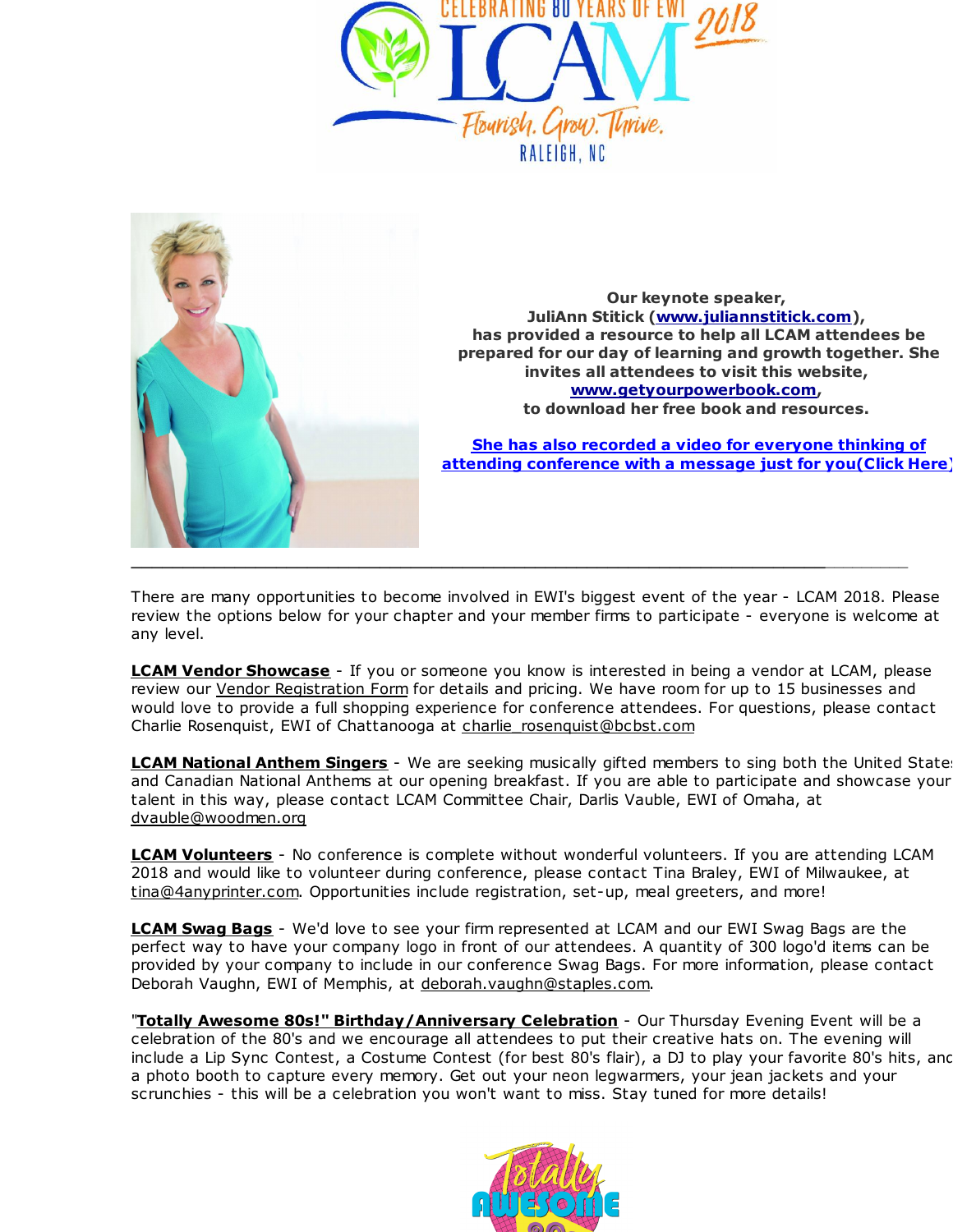

**LCAM 2018 Reading Rally -** We will be partnering with Walnut Creek Elementary School in Raleigh, NC this year. This school teaches 600 children from grades K-6. The following books are being requested:

- The Day the Crayons Quit
- One More Dino on the Floor
- Leola and the Honeybears
- The Day the Crayon Came Home

If your chapter would like to donate books to the school, we ask that all books be shipped to the EWI Corporate Office by August 29, 2018. Books appropriate for the ages of the children are welcomed and appreciated. All books will be provided to the students on Wednesday, September 19 in the morning. Thank you to our chapters who have already donated books on their chapter's behalf.

#### *Reading Rally Book Challenge -*

*Our goal is 800 books for our 80th anniversary, so how about a chapter book challenge? The EWI chapter that donates the most books will win an awesome prize to be awarded at LCAM 2018. We can't wait to see how competitive we are as a group to help provide these books and encourage litereacy in Raleigh! The EWI Corporate Office will tally all books donated to determine the winning chapter!*



#### **Wednesday, June 27, 2018 - 2:00 p.m. CDT - Save the DATE!**

Our Chapter Presidents' Call will be held on Wednesday, June 27, 2018 at 2:00 p.m. CDT.

Each month, we have an open discussion to share best practices and exchange ideas between our chapters. We encourage all chapter officers to attend this call each month and share information from the call with your chapter.

A separate email invitation will be sent to all Chapter Officers with call-in information.



# **PROFESSIONAL DEVELOPMENT WEBINAR**

Please see our upcoming programming and register today. Don't forget to share with your co-workers as another benefit of membership!

\_\_\_\_\_\_\_\_\_\_\_\_\_\_\_\_\_\_\_\_\_\_\_\_\_\_\_\_\_\_\_\_\_\_\_\_\_\_\_\_\_\_\_\_\_\_\_\_\_\_\_\_\_\_\_\_\_\_\_\_\_\_\_\_\_\_\_\_\_\_\_\_\_\_\_\_\_\_\_\_

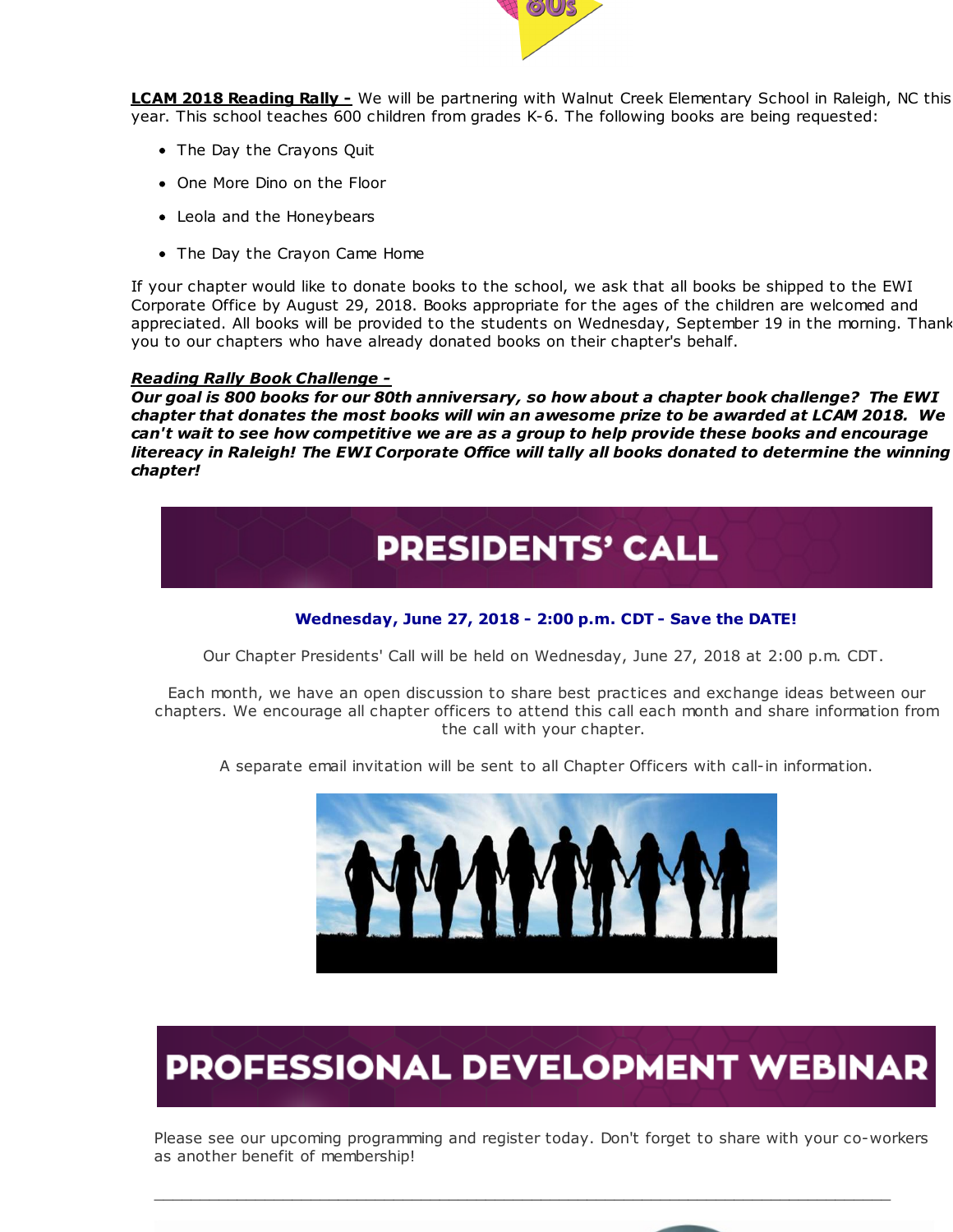**How to Design Community and Corporate Social Impact to Reverse Burnout, Immediately Engage, and Grow** 

**Presenter: Peter Atherton** 

Tuesday, July 10, 2018 3:00 PM EDT / 12:00 PM PDT



**[Register](http://r20.rs6.net/tn.jsp?f=001I0ba-jcicpZCqE_iT5Q2AUyNnk0ASzURXBny_BH6k4PmgknHoPvJQc0KyHtaWnpowGwCMfOo8G7qyyrRHv2fzcKOac1oosCvlaVLl23Bl4BQaOFyi9muWjVQFKpN4MBUxDauaslInlzfsQj87DuoRB-fe_OV6Nq0dgGJGgR9cYdpjcGsFSShVZZFijX0f6qYoY1ci5SYNSCCpEQ4s0ovALqU4cUM6nB1&c=&ch=) Here**

**Productive Conflict -From Unhappy Discord to Well Managed Debate** 

Presenter: Lori King-Taylor

Tuesday, August 7, 2018 3:00 PM EDT / 12:00 PM PDT



**[Register](http://r20.rs6.net/tn.jsp?f=001I0ba-jcicpZCqE_iT5Q2AUyNnk0ASzURXBny_BH6k4PmgknHoPvJQV1bKZrWdY1KbcWnJv9Hz_Jo3BU1XLM2tqPEl1PJRt0YTWM7SgKTFNUjCTiB3xWpc9G4HzJDbTPKpxrwwoTWfAkkI3JhyKaTdz0R21SLsXRUDjCAxLbrpArmYgAMbiQTw0YAE8vyk-ixu6Ge9t0SeCLYnrlb_PhePSb5SkWHmWQn&c=&ch=) Here**

# **ARTICLE OF THE MONTH**

\_\_\_\_\_\_\_\_\_\_\_\_\_\_\_\_\_\_\_\_\_\_\_\_\_\_\_\_\_\_\_\_\_\_\_\_\_\_\_\_\_\_\_\_\_\_\_\_\_\_\_\_\_\_\_\_\_\_\_\_\_\_\_\_\_\_\_\_\_\_\_\_\_\_\_\_\_\_\_\_

This month, we are featuring links to some of June's highly rated professional development articles from our favorite business websites. These are sure to be great reads for your leadership journey. We hope you enjoy!

Why People Lose [Motivation](http://r20.rs6.net/tn.jsp?f=001I0ba-jcicpZCqE_iT5Q2AUyNnk0ASzURXBny_BH6k4PmgknHoPvJQV1bKZrWdY1KZ4gpjNUITppThDqu961nH2l9f96MxH2_x9cQdDxNyfZ8TPeClu-evMem4QtFA421x_Dl6B00gUrR9eUpCdY3rhz7urrHO9GBS3Y1Q4bUwDe4eeLeujaQcAYyvVkTczhTrKnpPfl67KCFpwXif5s7dTd1a6ZcdRrP1skumFynF4t2rK0hS6GpDDpQcHHy9PrW&c=&ch=) and What Managers Can Do to Help

How to Lead When You're [Feeling](http://r20.rs6.net/tn.jsp?f=001I0ba-jcicpZCqE_iT5Q2AUyNnk0ASzURXBny_BH6k4PmgknHoPvJQV1bKZrWdY1Ku0TkwGS0fgE2E0KjkLATuXAZH3WG1gYfP51DkrY0ljWGbQk7__lT-5wWVHNLkv2sF39VmW5liSMFy2FdSNs2mIGtTEGvqtC-Tb4PVphoG7Xm8Mydpd4Iq_q05Dr944bBTQ7AD_ykzvA42o6foO-mtfsuML8lKqh2&c=&ch=) Afraid

The 6 Ways to Grow a [Company](http://r20.rs6.net/tn.jsp?f=001I0ba-jcicpZCqE_iT5Q2AUyNnk0ASzURXBny_BH6k4PmgknHoPvJQV1bKZrWdY1KKIKZ8CbA_MlC9LEMmGMrAkcYU6NiaW_kbunEm3pIFm-Tv2fjUzU84CBTZkxpvrxTp3J9fx1qsscl-Bjd0zJqIjUiIMpc9XA-sPkEgYdBvixJrCH2tbenXQigFS_ZArR9vUgpQL-pRHyNGGi4Fu6CXg==&c=&ch=) (This applies to our chapters, too!)

[Reprogram](http://r20.rs6.net/tn.jsp?f=001I0ba-jcicpZCqE_iT5Q2AUyNnk0ASzURXBny_BH6k4PmgknHoPvJQV1bKZrWdY1KuO0ky62SX9poe5K0GIYaWyiGQ3DcpX6UTnSf2cyubEsXInI4FM_WWkG_JsUI7onX-YIIcZ35weHQKJHasWd6sCKP4fBNuMz5FGwwccInUdQUlt3eu0VgvSyJBBt5Ov9ufhuX51-_YahYowc8AiJR-S9CgD7mtoqatAZQ9op0hU-AXnpJrizR_KLjDgWBJazeJP1YN-2kArzv6Lanp07d6JjTbpDx8YH2qIvgIu8J4efskAPPLiNeG_WEVDhsBFzNkcBVHtHeOQE=&c=&ch=) Your Autopilot And Take Your Leadership To A New Level

## **DATES/DEADLINES UPCOMING**

#### **2018 Lucille Johnson Perkins Award Nominations/Chapter Communications Award - Due July 20, 2018**

Please complete the LJP nomination form located in the MIC and submit to the EWI Corporate Office for consideration in this year's chapter recognition awards program. We highly encourage all chapters to submit at least one nomination.

**B/C/DP Verification of Enrollment Forms - Due August 15, 2018** - Chapters with Corporate Scholarship Award winners must submit a Verification of Enrollment form for their winner by this date to process scholarship fund awards to the student's school. Winning chapters will be notified by the end of July 2018.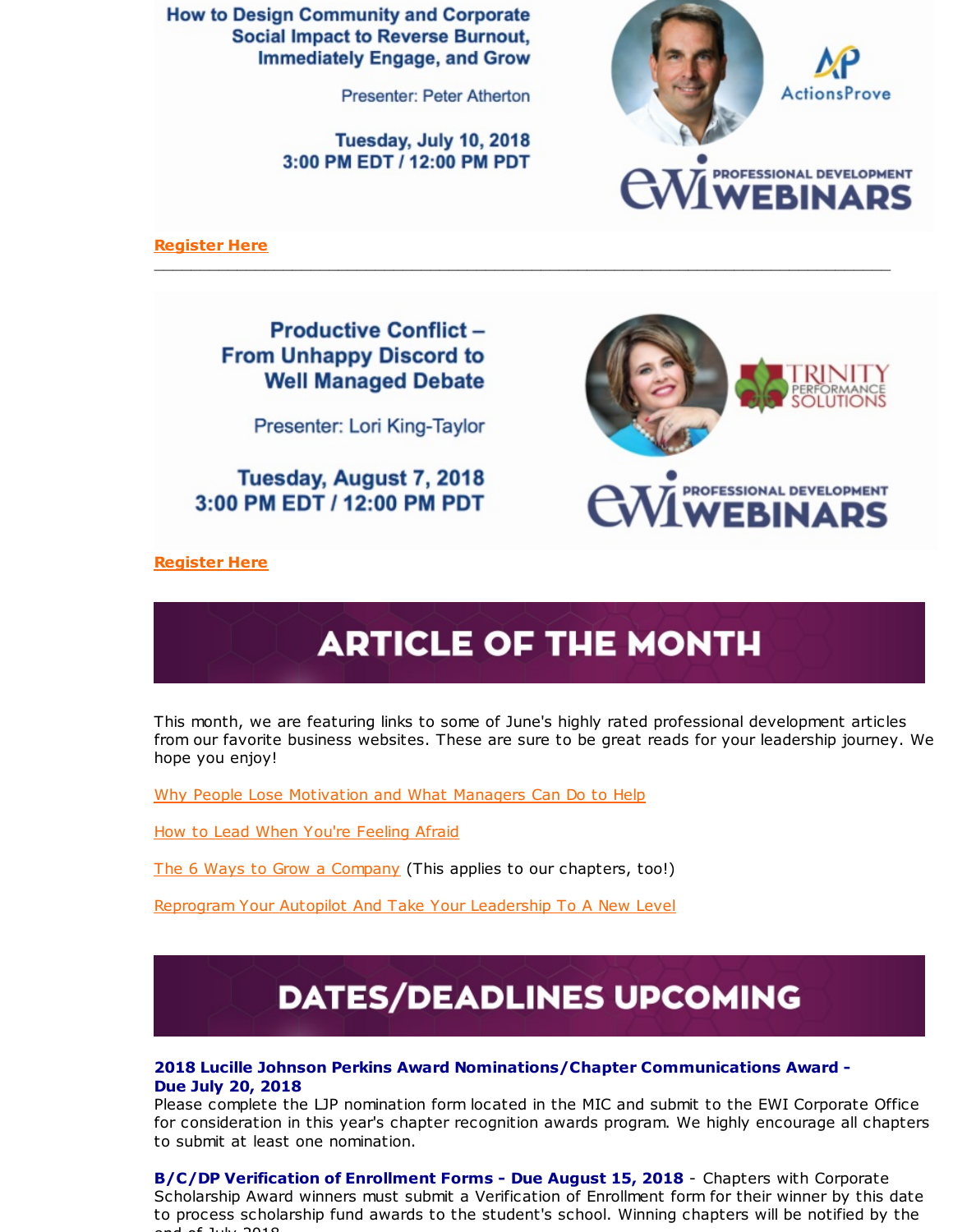end of July 2018.

#### **2018 Annual Meeting - Delegate Notification Form - Due August 17, 2018**

Please be aware that all chapter delegates need to be selected, voted on affirmatively by your chapter and registered for the 2018 Annual Meeting by August 17, 2018. Delegate fees and registration need to be received in the EWI Corporate Office by this time.

### **CHAPTER RECOGNITION AWARDS**

We invite all chapters to participate in the **Lucille Johnson Perkins Chapter Recognition Awards Program** by nominating a member firm or representative from your chapter. Each year, the EWI Corporate Awards Committee evaluates nominations from our membership and selects firms and representatives that most closely emulate our Awards Program Purpose, which is:

- To recognize the outstanding areas of support that a member firm/representative has displayed within the EWI network on both Corporate and Chapter levels.
- To acknowledge the contributions a member firm/representative has made outside the EWI network in growing membership and in communicating the value and benefits of EWI.
- To honor a member firm/representative that has engaged the mission of EWI by enhancing personal and professional development and by encouraging community involvement.

#### **This year's Award categories are as follows:**

Small/Medium Sized Organization (Under 500 Employees) Large-Sized Organization (Over 500 Employees) Non-Profit Organization Representative of the Year

Nominations are due to be submitted to the EWI Corporate Office by Friday, July 20, 2018. Please email all attachments to [cortney@ewiconnect.com](http://r20.rs6.net/tn.jsp?f=001I0ba-jcicpZCqE_iT5Q2AUyNnk0ASzURXBny_BH6k4PmgknHoPvJQc0KyHtaWnpozZSJn3rPDAYmVdDuREPcMgSbXjq90iHJZH00Pj2EnuvDsTVoXy-stKSzoIbwf0E0sRo1HC-LohNuRTb_WkgbRvmTEk31Z1OM4De7spbZcamdFWDTJf6ueWlVLRbFEZRgU1s7P61MVwWGFtMpDabGt_Q1lF3FYhRYuxouvviix3ef_8mZTB32KOlsOLb72baMJy9RCwirKR3xDUlQyMutSg==&c=&ch=) by this date. The 2018 Nominations Form can be found in the Resources section of the MIC under Awards.

 $\_$  , and the set of the set of the set of the set of the set of the set of the set of the set of the set of the set of the set of the set of the set of the set of the set of the set of the set of the set of the set of th

**Chapter Communications Awards** - We would like to recognize the efforts of the Chapter Communications Directors that dedicate their time to produce Chapters' EWI Connects each month. Communications Award entries should be two (2) newsletters dated from October 2017 through July 2018.



If your chapter has outstanding social media or other communications you would like to include, please compile two (2) samples to include with your chapter Connect newsletter submissions. The winning Communications Directors will be announced and awarded certificates at LCAM 2018!

Submissions are due by July 20, 2018 and should be submitted with all attachments to cortney@ewiconnect.com. We look forward to celebrating your Communication Excellence at LCAM!



We are happy to share our newest members with our membership! Please reach out and welcome everyone who has joined EWI.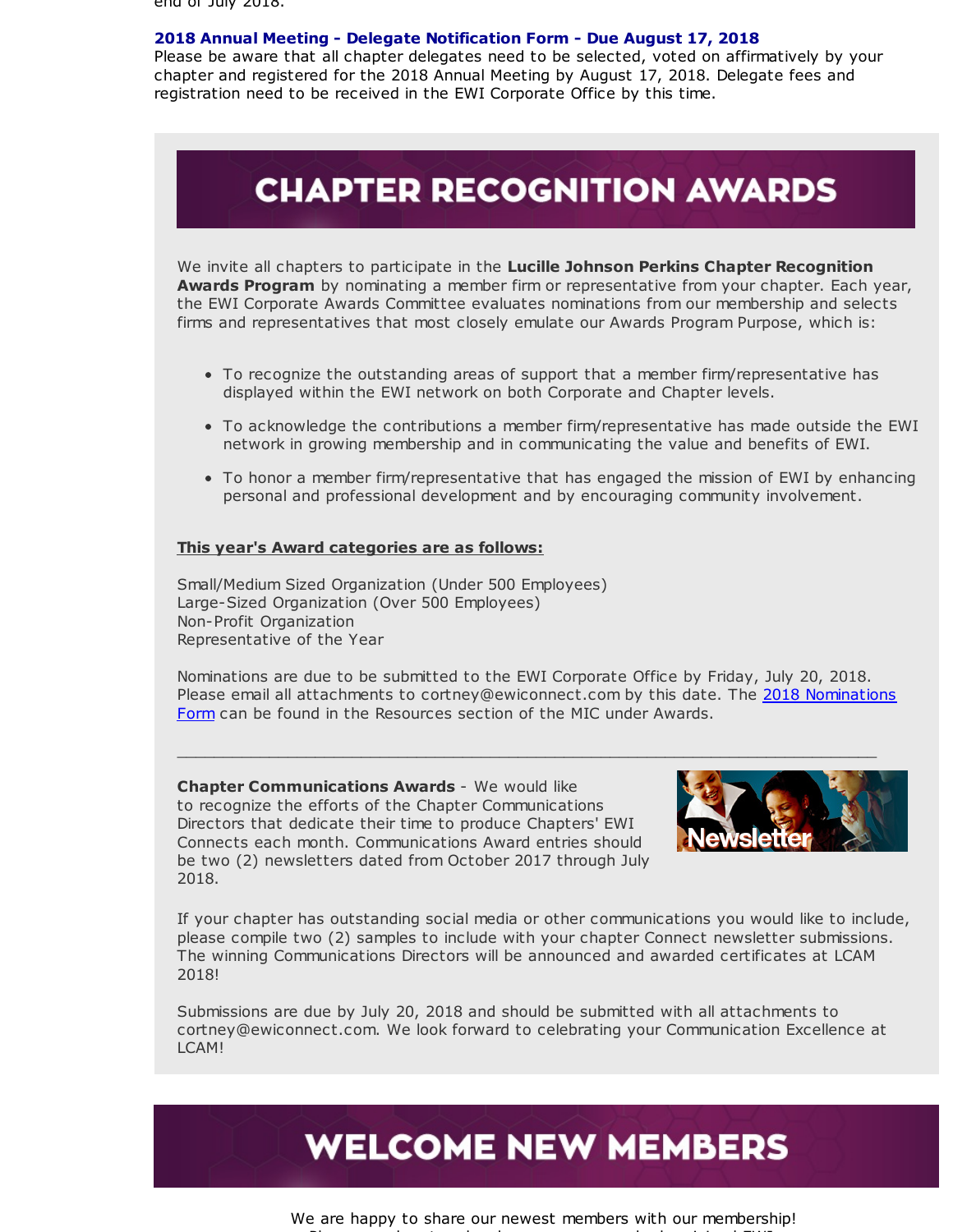#### Please reach out and welcome everyone who has joined EWI. This list includes all membership changes and additions from May 1 to May 31, 2018.

| <b>CHAPTER</b>                         | <b>COMPANY NAME</b>                                         | <b>REPRESENTATIVE</b>      | <b>MEMBERSHIP</b>        |
|----------------------------------------|-------------------------------------------------------------|----------------------------|--------------------------|
|                                        |                                                             | <b>NAME</b>                | <b>TYPE</b>              |
| Birmingham                             | Cushman & Wakefield / EGS<br>Commercial Real Estate         | Audra Willingham           | Chapter Member           |
| Collegiate - University of<br>Missouri | Abigail Floyd                                               | Abigail Floyd              | <b>EWI Collegiate</b>    |
| Collegiate - University of<br>Missouri | Eva Beaudoin                                                | Eva Beaudoin               | <b>EWI Collegiate</b>    |
| Collegiate - University of<br>Missouri | Hadley Willems                                              | Hadley Willems             | <b>EWI Collegiate</b>    |
| Collegiate - University of<br>Missouri | Jasmine-Kay Johnson                                         | Jasmine-Kay Johnson        | <b>EWI</b> Collegiate    |
| Collegiate - University of<br>Missouri | Laura Waldey                                                | Laura Waldey               | <b>EWI Collegiate</b>    |
| Collegiate - University of<br>Missouri | Linden Obrien-Williams                                      | Linden Obrien-<br>Williams | <b>EWI Collegiate</b>    |
| Collegiate - University of<br>Missouri | Meredith Mulhern                                            | Meredith Mulhern           | <b>EWI Collegiate</b>    |
| Collegiate - University of<br>Missouri | Monica Browne                                               | Monica Browne              | <b>EWI Collegiate</b>    |
| Collegiate - University of<br>Missouri | Olivia Rhoads                                               | Olivia Rhoads              | <b>EWI Collegiate</b>    |
| Collegiate - University of<br>Missouri | Rhianna Lightle                                             | Rhianna Lightle            | <b>EWI Collegiate</b>    |
| Collegiate - University of<br>Missouri | Sadie Lea                                                   | Sadie Lea                  | <b>EWI Collegiate</b>    |
| Collegiate - University of<br>Missouri | Sierra Juvonen                                              | Sierra Juvonen             | <b>EWI Collegiate</b>    |
| Dallas                                 | <b>Arlington Convention &amp; Visitors</b><br><b>Bureau</b> | Denise Labrado             | <b>Chapter Member</b>    |
| Denver                                 | Financial Planning Association                              | Rita Contreras             | <b>Chapter Member</b>    |
| Houston                                | The Plaza Group                                             | <b>Wendy Gonzales</b>      | Chapter Member           |
| Jackson                                | Janis Harden                                                | Janis Harden               | <b>Individual Member</b> |
| Memphis                                | Limelife by Alcone                                          | Dawn Mokros                | Chapter Member           |
| Milwaukee                              | <b>ACTS Housing</b>                                         | Leslie Buck                | <b>Chapter Member</b>    |
| Milwaukee                              | Mandel Group Inc.                                           | Kris Devitt                | <b>Chapter Member</b>    |
| Omaha                                  | Midwest Maintenance                                         | <b>Itzel Gonzalez</b>      | <b>Chapter Member</b>    |
| Omaha                                  | Omaha Steaks                                                | Kristin Gochenour          | Chapter Member           |
| Omaha                                  | United Republic Bank                                        | Amy Keltner                | <b>Chapter Member</b>    |
| San Antonio                            | Periperal Vascular Associates<br>(PVA)                      | Rebecca Martinez           | <b>Chapter Member</b>    |
| San Diego                              | Kanban Signs                                                | Anny Tritchler             | Chapter Member           |
| Saskatoon, CA                          | Food 4 Change                                               | Amanda Medvid              | <b>Chapter Member</b>    |

### **EWI Membership Roster**



**[Please](http://r20.rs6.net/tn.jsp?f=001I0ba-jcicpZCqE_iT5Q2AUyNnk0ASzURXBny_BH6k4PmgknHoPvJQRlqwEB3CNXgghYdWDvrQG4GyNS9DcsilSMlzWewoi33QZ7TRr5pb07gDPltg_d7Rpol0RmULdcK8oEZj5-PakmVUnNxAgw_Ty7IfsfNyAfRCqLT7By_ivm3q7vPxgBEAqO71DgGG7y3wWzwaK3_ICzKJvYMmjk8fzaWy5iipOG2iln9nCb5_PwzvRhZO2OTIgL0vh7ZeptXwGBxtDB--0hiKbxnCmaaMg==&c=&ch=) click here** for our most updated membership roster of EWI Members. You will need to login to the Member Information Center to download the file. It is posted under Resources/EWI Membership List.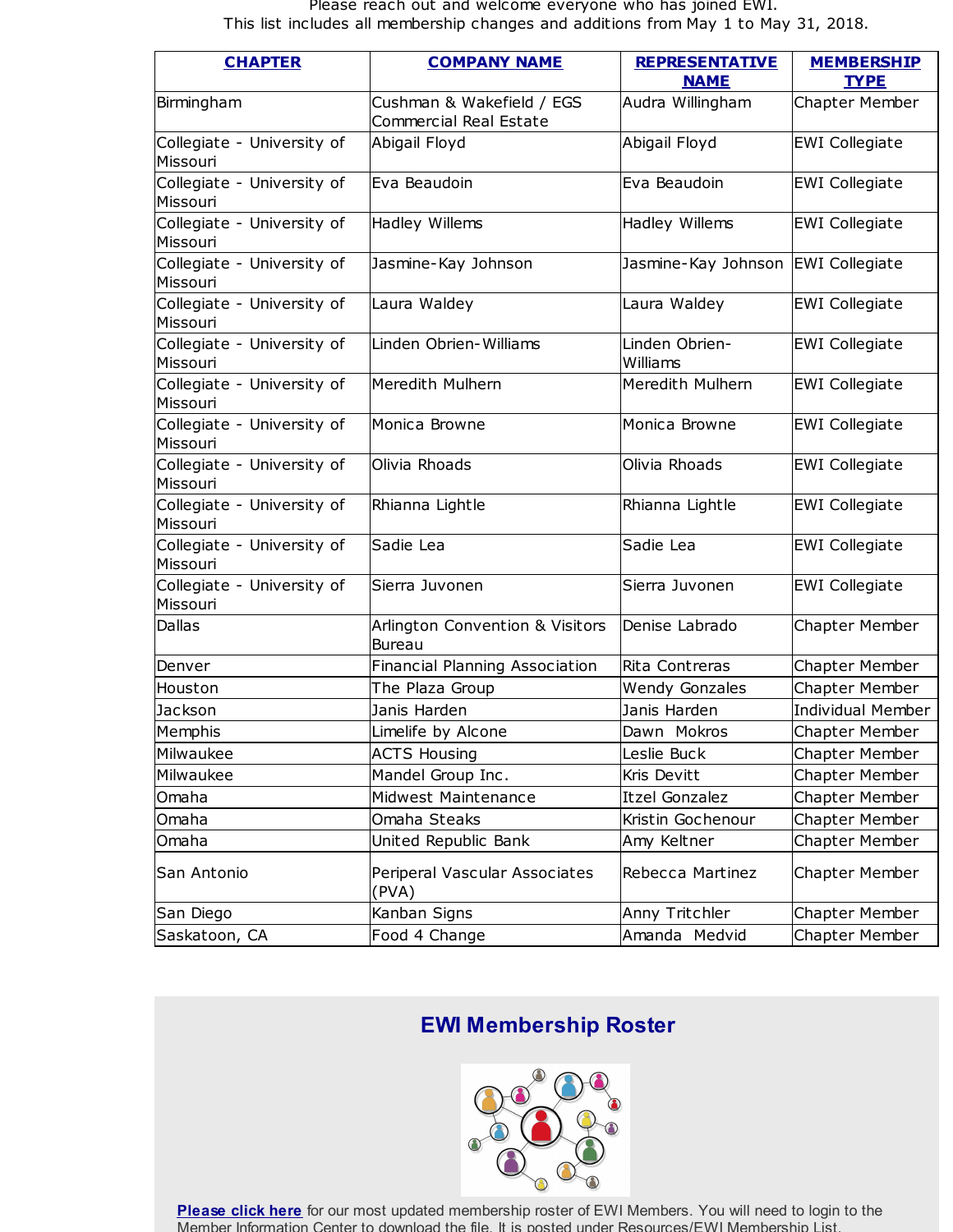Member Information Center to download the file. It is posted under Resources/EWI Membership List.

We encourage all members to review this list and connect with EWI members across our organization. EWI members help each other each and every day and this roster will make it easier for you to connect, learn and share with one another.

# **CHAPTER ANNIVERSARIES**

Congratulations to the following chapters as they celebrate milestones during the month of June!

| <b>Chapter</b> | <b>Charter Date</b> | <b>Charter Year</b> | Years |
|----------------|---------------------|---------------------|-------|
| Tucson, AZ     | June 16             | 1980                | 38    |
| Harrisburg, PA | June 21             | 1979                | 39    |
| Richmond, VA   | June 6              | 1967                | 51    |

# **BOARD FORUMS**

#### **August 10-11, 2018**

**EWI of Tulsa** will be hosting the Texoma Board Forum. Registration and more information will be announced soon!

### **Need EWI Merchandise or Gear for Your Chapter?**



Order Online at our RedBubble Online Store [https://www.redbubble.com/people/ewiconnect/portfolio](http://r20.rs6.net/tn.jsp?f=001I0ba-jcicpZCqE_iT5Q2AUyNnk0ASzURXBny_BH6k4PmgknHoPvJQbbanKmMYiQKhUg3fKZ4yl1Nggh2vYdETJ7o411aDViHrgF1oN7gFXKEB2cru3L88nIWRkxhgLTOhQLfz3gH3Nyfq1lMKuLi9MlkG_U5wgED44BrgNI-o_qR433YQBOx26o58gCjMOcEPWKteXaQszYwygidf0FiyQ==&c=&ch=)

#### **Available items include:**

clothing, journals, notebooks, i-pad cases, phone cases, laptop covers, and much more! Wear EWI with pride!

\_\_\_\_\_\_\_\_\_\_\_\_\_\_\_\_\_\_\_\_\_\_\_\_\_\_\_\_\_\_\_\_\_\_\_\_\_\_\_\_\_\_

EWI Membership Pins are also available from the EWI Corporate Office. Pins are \$4.00 each.